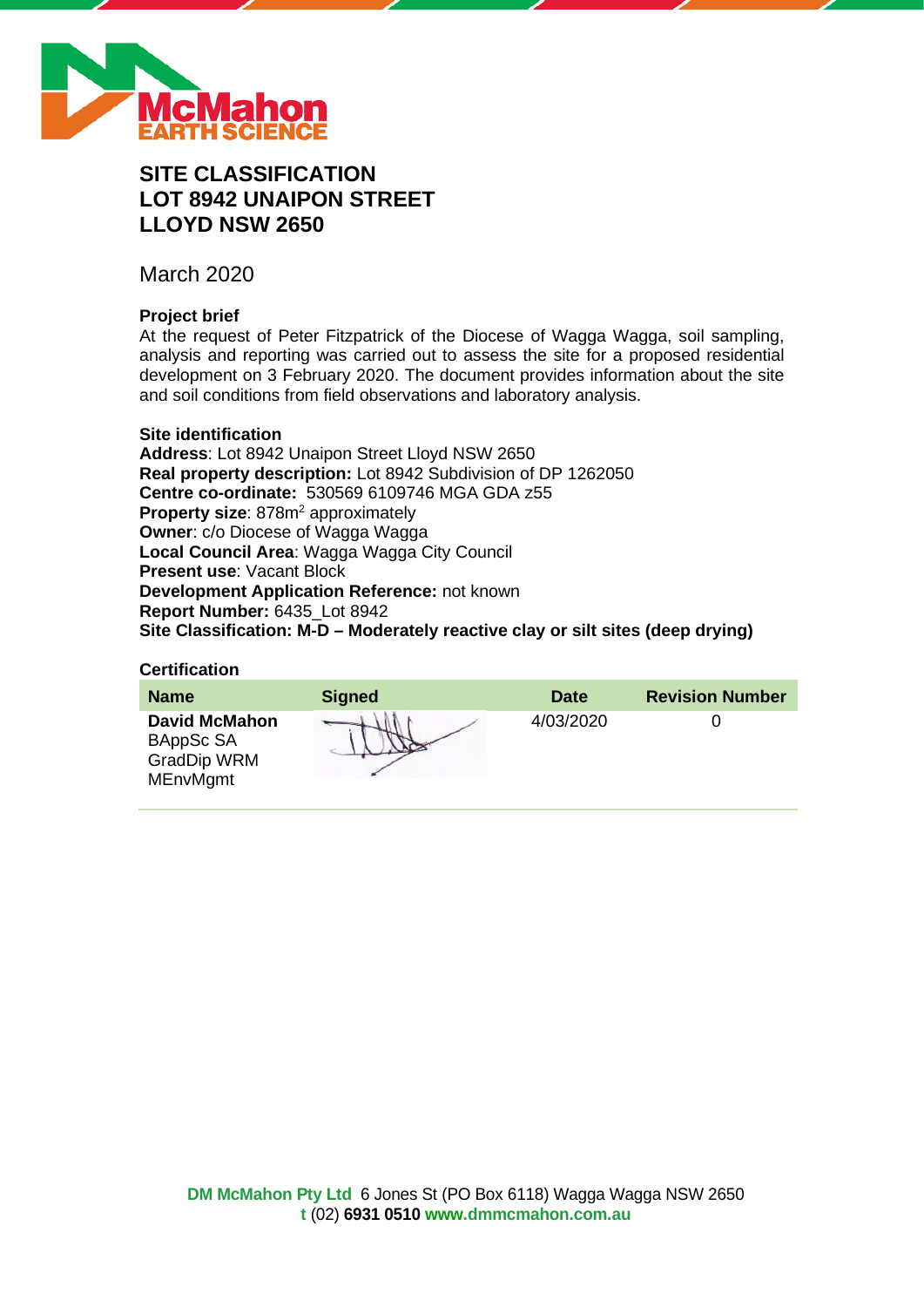### **Physical characteristics of the site**

A desktop review and investigation of the topography, hydrology, soil, lithology, geology and hydrogeology of the site has been undertaken and are as follows:

# **Topography**

The Lake Albert 1:25,000 Topographic Map (Sheet 8327-1S) indicates that the site is located at an elevation of approximately 248m AHD. The site landform is classed as a simple slope and the slope class is gently inclined.

### **Vegetation**

The site is devoid of vegetation.

### **Hydrology**

The nearest named waterway is Stringybark Creek located 3414m to the south east of the site. Due to the relative incline of the site, rainfall is likely to both run off and infiltrate into the relatively permeable topsoil.

### **Weather**

The average rainfall for Wagga Wagga is approximately 526.8mm per annum, with the wettest months being October, June and July. Annual mean evaporation for the region is 1715.5mm with mean daily evaporation ranges from 1.2mm in July to 9.2mm in January. Wagga Wagga is characterised by cold wet winters and hot dry summers with mean maximum temperatures ranging from 12.9°C in July to 31.9 °C in January and mean minimum temperatures ranging from 1.3ºC in July to 15.9ºC in February. Rainfall, temperature and evaporation data from Wagga Wagga Agricultural Institute 73127 (www.bom.gov.au).

### **Soil & Landform**

The site lies within the mapping unit ld from the Soil Landscapes of the Wagga Wagga 1:100 000 Sheet (DLWC, 1997). The map unit ld is described as:

# *ld – Lloyd (Erosional Landscapes)*

*Landscape*: rolling low hills on Ordovician metasedimentary rocks. Local relief 30–90 m; slopes 10–20%. Broad crests and ridges; long waning mid to lower slopes; broad drainage depressions. Variable rock outcrop 0–50%. Extensively to completely cleared mid to high open-forest.

*Soils*: shallow (<0.5 m), moderately well-drained Paralithic Leptic Rudosols (Lithosols) on some crests, ridges and upper slopes; deep (1.0–1.5 m), imperfectly drained Red Kurosols (Red Podzolic Soils) on other crests and upper slopes; moderately deep (0.5– 1.0m), moderately well-drained Red Chromosols and Kurosols (Red Podzolic Soils) on mid to lower slopes; and moderately deep (0.5–1.0 m), imperfectly drained Brown Kurosols (Yellow Podzolic Soils) in drainage lines.

*Limitations*: high erosion hazard; steep slopes (localised); localised rock outcrop; localised poor drainage; localised waterlogging; foundation hazard (localised); mass movement; shallow, stony and strongly acid soils (on ridges and upper slopes); localised aluminium toxicity; localised salinity.

# **Lithology and Geology**

Undivided Ordovician metasedimentary rocks—thinly interbedded siltstones, shales and phyllites, with minorschists and minor quartzites. Lithology is highly variable

over a short distance. Relatively thick (1 m to several metres) colluvial and slopewash clayey sediments occur on lower slopes and in drainage depressions. There is generally no rock outcrop, but occasionally <50% (at sites usually underlain by sandstone).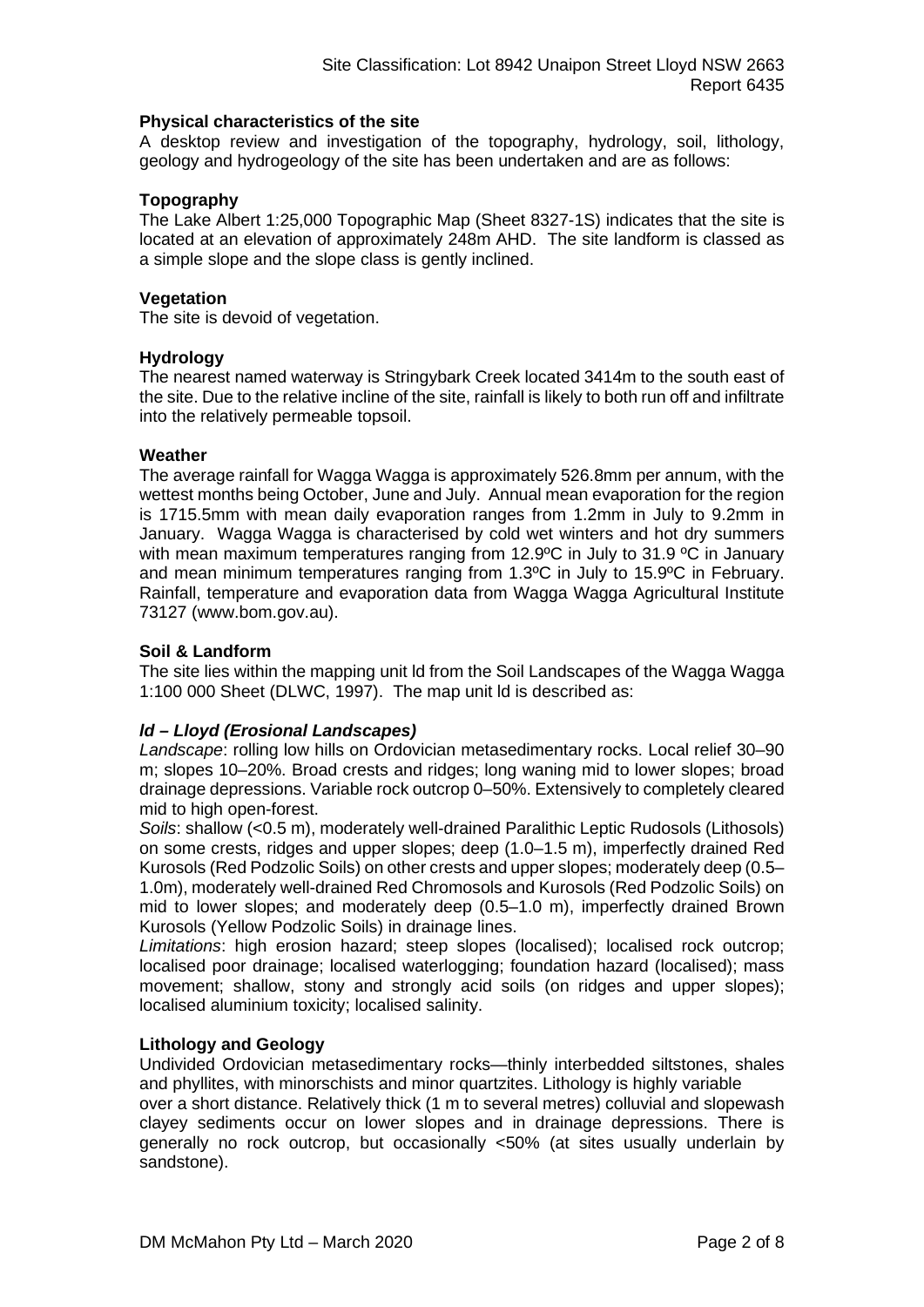# **Hydrogeology**

From the Geoscience Australia hydrogeology dataset, the groundwater beneath the site is described as porous, extensive highly productive aquifers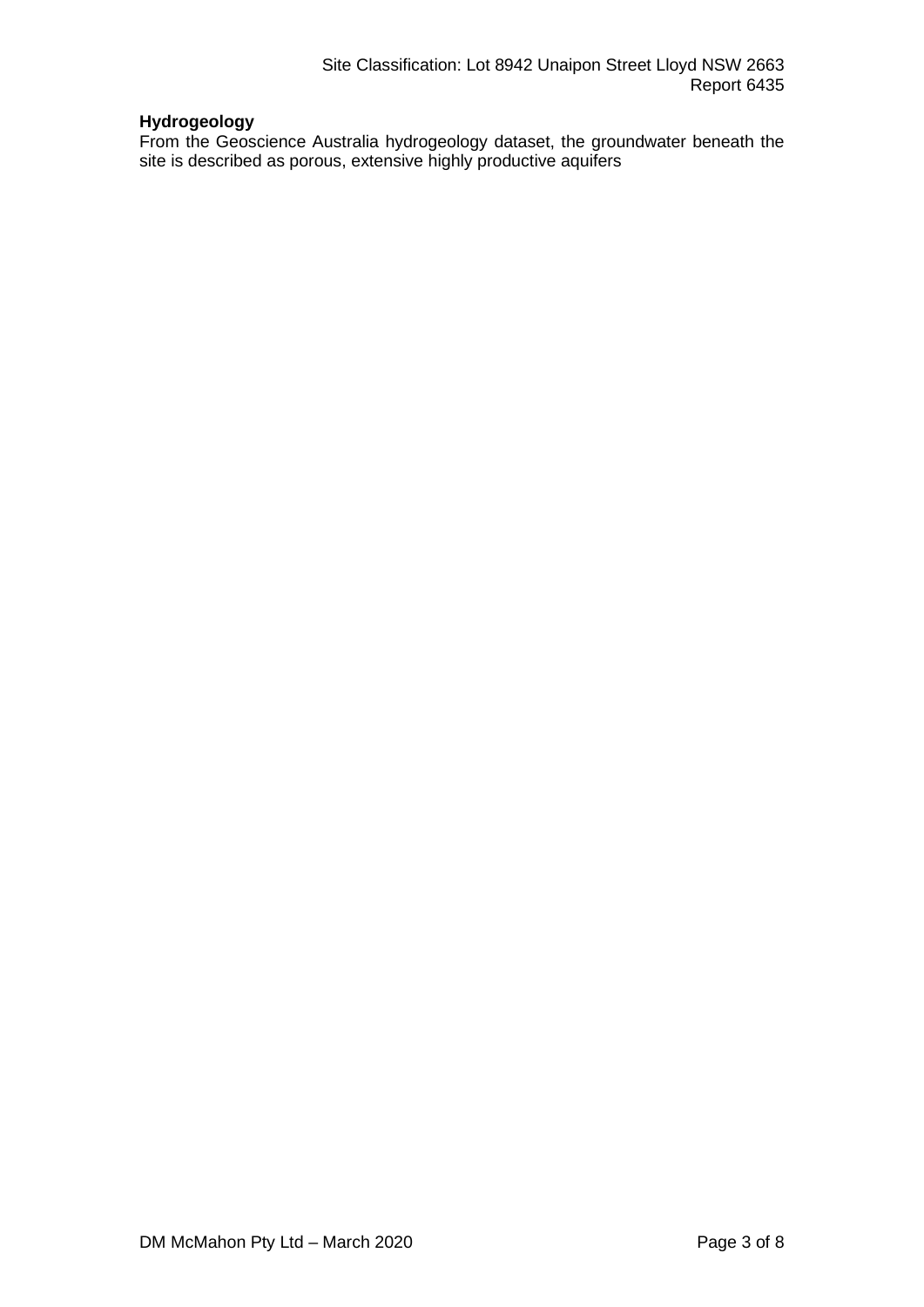# **Site Condition**

Through site investigation, field observations, in situ tests and laboratory analysis the following site geotechnical model has been developed. Details of the general conditions encountered with a field description of the soil, engineering properties and the location of the boreholes can be seen as follows, Table 1, Figure 1.

#### **Table 1:** *Site geotechnical model with field description and observations*

| <b>Soil Origin</b> | <b>Depth</b><br>(m) | <b>Class</b><br><b>(AS17</b><br>26<br>$-2017)$ | Soil Name /<br><b>Description</b> | <b>Grain</b><br><b>Size</b> | <b>Primary</b><br><b>Colour</b>   | <b>Mottle</b><br><b>Colour</b> | <b>Mois-</b><br>ture | Plas-<br>ticity | <b>Consis-</b><br>tency | <b>Observations</b><br>and/or comments                    | <b>Engineering</b><br><b>Properties</b> |
|--------------------|---------------------|------------------------------------------------|-----------------------------------|-----------------------------|-----------------------------------|--------------------------------|----------------------|-----------------|-------------------------|-----------------------------------------------------------|-----------------------------------------|
| Borehole $1 + 2$   |                     |                                                |                                   |                             |                                   |                                |                      |                 |                         |                                                           |                                         |
| <b>FILL</b>        | 0.0                 | 0.2                                            | Sandy CLAY                        | Fine/<br>Coars<br>e         | Yellowish<br><b>Brown</b>         | Nil                            | Dry                  | LOW             | Firm                    | $\overline{\phantom{0}}$                                  |                                         |
| <b>FILL</b>        | 0.2                 | 3.0                                            | Sandy CLAY                        | Fine/<br>Coars<br>e         | Dark<br>Yellowish<br><b>Brown</b> | Nil                            | Dry                  | Low             | <b>Stiff</b>            | <b>Coarse Fragments</b><br>of $OM > 5mm$<br>$< 20$ mm 10% | Ys<br>Expansivity<br>20-40mm            |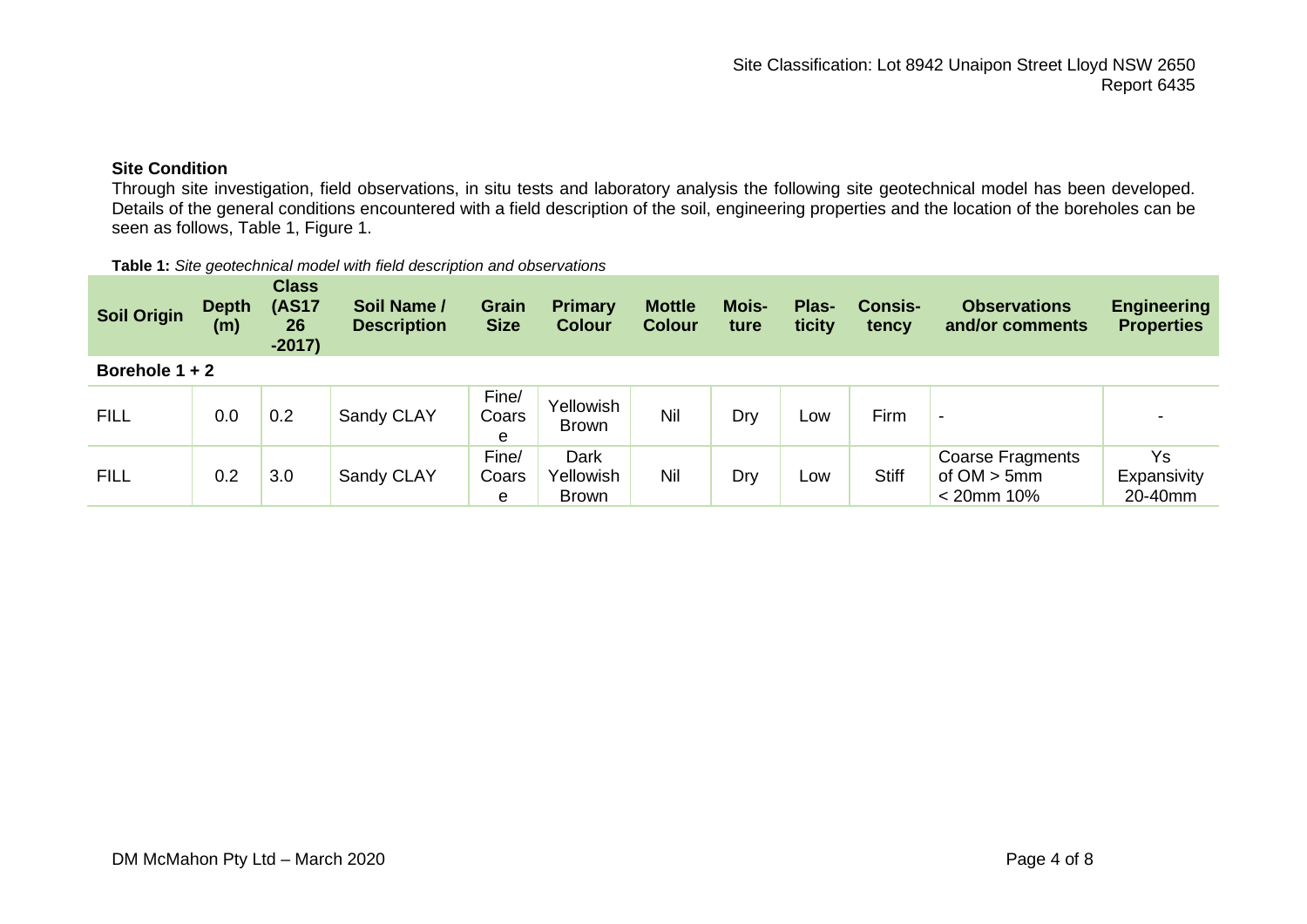Site Classification: Lot 8942 Unaipon Street Lloyd NSW 2663 Report 6435



**Figure 1:** *Annotated site plan overlain on aerial photograph depicting borehole locations*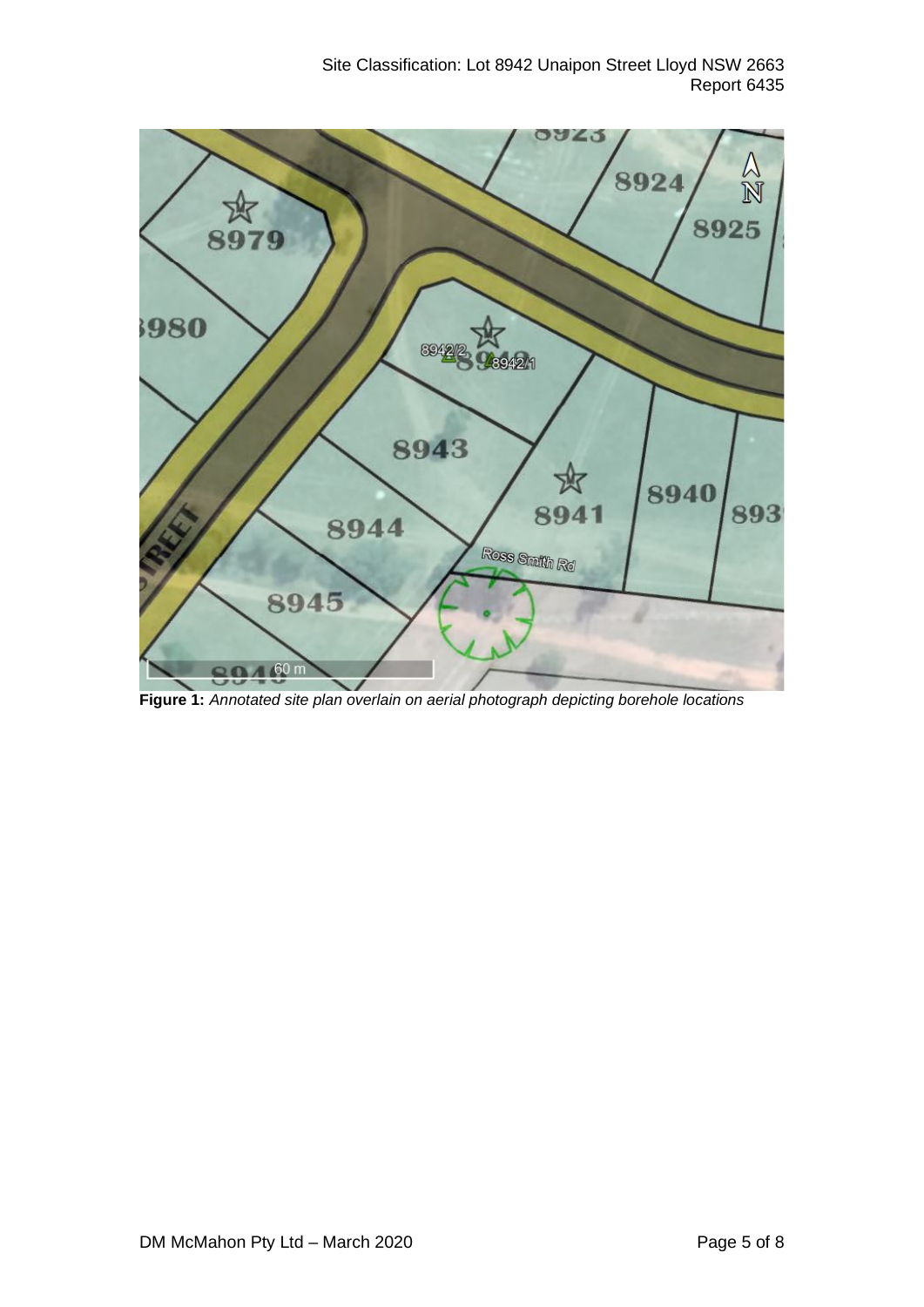### **Site Classification**

Based on the field assessment and laboratory data and assumptions therein the site is classified as **M-D – Moderately reactive clay or silt sites (deep drying), which may experience moderate ground movement from moisture changes** by reference to AS2870:2011.

## **Assumptions**

Site investigation and classification was carried out by reference to AS2870:2011. The proposed building is a single storey residential development.

This classification is based on the footings being founded into the underlying FILL or residual 'SC' clay soils. If the footings are not into the specified material the site classification will need to be reassessed.

Footings may be founded partly on fill and partly on natural material depending on founding depths. As such, footing design may require careful consideration by the structural engineer to minimise potential differential settlement.

An allowable bearing pressure of up to 50kPa and 100kPa for raft slab beams and strip footings respectively may be adopted.

If more than 0.4m of uncontrolled fill is present or placed, or if depth of excavation within the building area extends more than 0.5m below the existing surface, the above classification will need to be reassessed.

Any earthworks on site will be carried out by reference to AS3798: 2007.

If any unconsolidated or saturated soils are encountered during excavation, or conditions that are not alike the above description, the site supervisor should be informed, the work stopped and this office be contacted immediately for further evaluation.

Where trees and large shrubs are removed from the site all roots are to be removed and voids replaced with compacted fill by reference to AS3798:2007.

The soils investigated are all natural ground and no free groundwater was encountered at the time of the investigation.

Site drainage and vegetation limitations are adhered to as per the CSIRO Foundation Management and Footing Performance: A Homeowner's guide, BTF-2011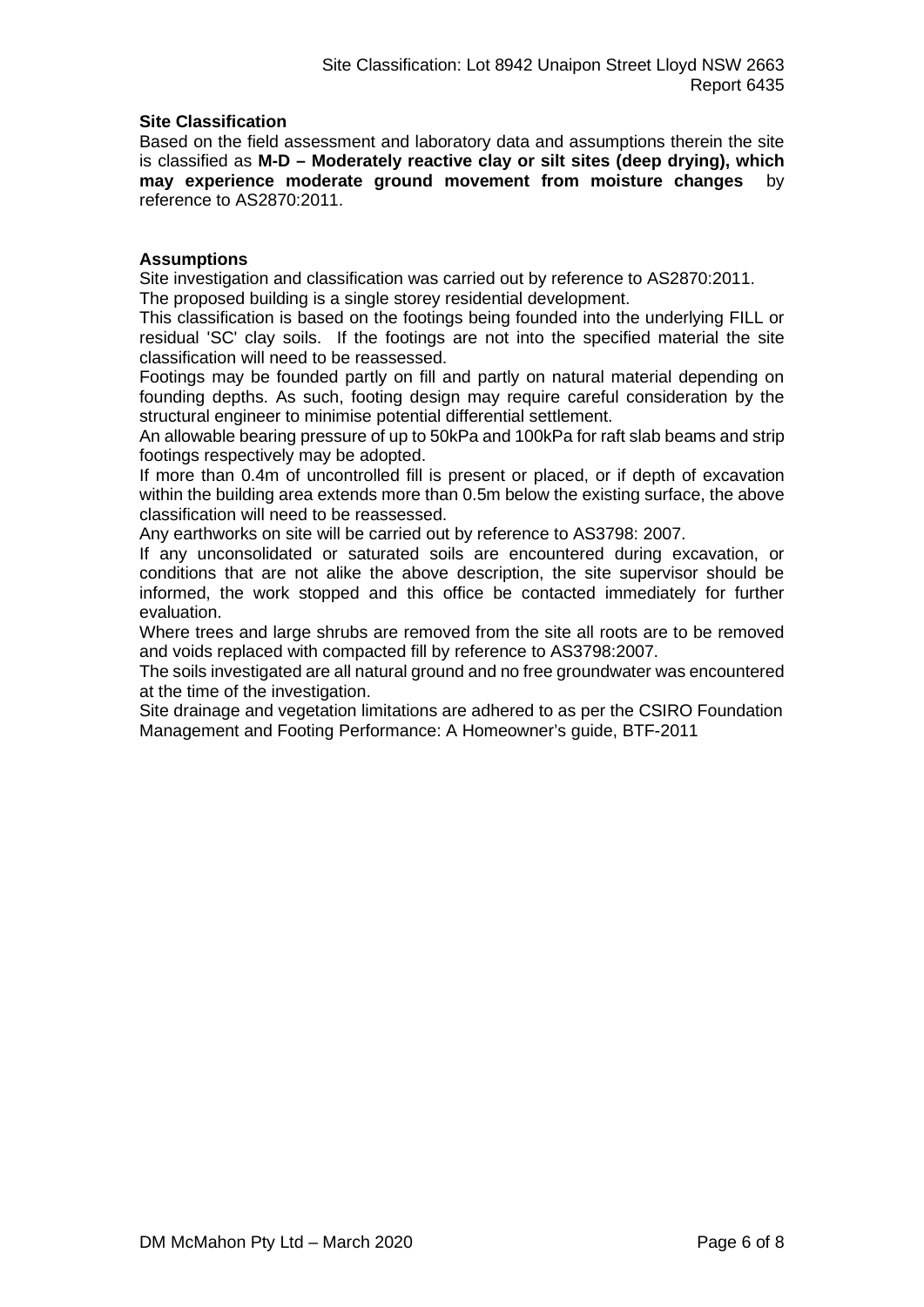# Site Classification: Lot 8942 Unaipon Street Lloyd NSW 2663 Report 6435

| <b>Log Column</b>  |                      | <b>Symbol</b>                                                                                                                                                                                  | <b>Definition</b>                                                                                                                                                                                                                                                                                                                                                                                                          |  |  |  |
|--------------------|----------------------|------------------------------------------------------------------------------------------------------------------------------------------------------------------------------------------------|----------------------------------------------------------------------------------------------------------------------------------------------------------------------------------------------------------------------------------------------------------------------------------------------------------------------------------------------------------------------------------------------------------------------------|--|--|--|
| Soil Origin        |                      | <b>TOPSOIL</b>                                                                                                                                                                                 | Mantle of surface and/or near-surface soil often but not always defined by high levels of organic<br>material, both dead and living. Remnant topsoils are topsoils that subsequently been buried by<br>other transported soils. Roots of trees may extend significantly into otherwise unaltered soil and<br>the presence of roots is not a sufficient reason for describing a material as topsoil.                        |  |  |  |
|                    |                      | <b>FILL</b>                                                                                                                                                                                    | Any material which has been placed by anthropogenic processes                                                                                                                                                                                                                                                                                                                                                              |  |  |  |
|                    |                      | Alluvial                                                                                                                                                                                       | Deposited by streams and rivers                                                                                                                                                                                                                                                                                                                                                                                            |  |  |  |
|                    |                      | Colluvial                                                                                                                                                                                      | Soil and rock debris transported down slope by gravity, with or without the assistance of flowing<br>water and generally deposited in gullies or at the base of slopes. Colluvium is often used to<br>refer to thicker deposits such as those formed from landslides, whereas the term 'slopewash'<br>may be used for thinner and more widespread deposits that accumulate gradually over longer<br>geological timeframes. |  |  |  |
|                    |                      | Extremely<br>weathered<br>material                                                                                                                                                             | Formed directly from in situ weathering of geological formations. Although this material is of soil<br>strength, it retains the structure and/or fabric of the parent rock material.                                                                                                                                                                                                                                       |  |  |  |
|                    |                      | Residual                                                                                                                                                                                       | Formed directly from in situ weathering of geological formations. These soils no longer retain<br>any visible structure or fabric of the parent soil or rock material                                                                                                                                                                                                                                                      |  |  |  |
| Class              |                      | GW                                                                                                                                                                                             | Gravel and gravel-sand mixtures, little to no fines                                                                                                                                                                                                                                                                                                                                                                        |  |  |  |
| (AS1726-<br>2017)  |                      | GP                                                                                                                                                                                             | Gravel and gravel-sand mixtures, little to no fines, uniform gravels                                                                                                                                                                                                                                                                                                                                                       |  |  |  |
|                    |                      | GМ                                                                                                                                                                                             | Gravel-silt mixtures and gravel-sand-silt mixtures                                                                                                                                                                                                                                                                                                                                                                         |  |  |  |
|                    |                      | GC                                                                                                                                                                                             | Gravel-clay mixtures and gravel-sand-clay mixtures                                                                                                                                                                                                                                                                                                                                                                         |  |  |  |
|                    |                      | SW                                                                                                                                                                                             |                                                                                                                                                                                                                                                                                                                                                                                                                            |  |  |  |
|                    |                      | SP                                                                                                                                                                                             | Sand and gravel-sand mixtures, little to no fines                                                                                                                                                                                                                                                                                                                                                                          |  |  |  |
|                    | Coarse grained soils | <b>SM</b>                                                                                                                                                                                      | Sand and gravel-sand mixtures, little to no fines<br>Sand-silt mixtures                                                                                                                                                                                                                                                                                                                                                    |  |  |  |
|                    |                      | SC                                                                                                                                                                                             | Sand-clay mixtures                                                                                                                                                                                                                                                                                                                                                                                                         |  |  |  |
|                    |                      | ML                                                                                                                                                                                             | Inorganic silt and very fine sand, rock flour, silty or clayey fine sand or silt with low plasticity                                                                                                                                                                                                                                                                                                                       |  |  |  |
|                    |                      | CL, CI                                                                                                                                                                                         | Inorganic clays of low to medium plasticity, gravelly clay, sandy clay                                                                                                                                                                                                                                                                                                                                                     |  |  |  |
|                    |                      | OL                                                                                                                                                                                             | Organic silt                                                                                                                                                                                                                                                                                                                                                                                                               |  |  |  |
|                    |                      | MН                                                                                                                                                                                             | Inorganic silt                                                                                                                                                                                                                                                                                                                                                                                                             |  |  |  |
|                    |                      | CН                                                                                                                                                                                             | Inorganic clays of high plasticity                                                                                                                                                                                                                                                                                                                                                                                         |  |  |  |
|                    | Fine grained soils   | OH                                                                                                                                                                                             | Organic clay of medium to high plasticity, organic silt                                                                                                                                                                                                                                                                                                                                                                    |  |  |  |
|                    |                      | Pt                                                                                                                                                                                             | Peat, highly organic soil                                                                                                                                                                                                                                                                                                                                                                                                  |  |  |  |
| Soil Name/         |                      | SAND                                                                                                                                                                                           | Coarse grained soil                                                                                                                                                                                                                                                                                                                                                                                                        |  |  |  |
| <b>Description</b> |                      | <b>SILT</b>                                                                                                                                                                                    | Fine grained soil - low dry strength, low wet toughness and dilatancy                                                                                                                                                                                                                                                                                                                                                      |  |  |  |
|                    |                      | <b>CLAY</b>                                                                                                                                                                                    | Fine grained soil - high dry strength, high wet toughness and plasticity                                                                                                                                                                                                                                                                                                                                                   |  |  |  |
| <b>Grain Size</b>  |                      | Coarse                                                                                                                                                                                         | >2mm                                                                                                                                                                                                                                                                                                                                                                                                                       |  |  |  |
|                    |                      | Medium                                                                                                                                                                                         | $0.06 - 2mm$                                                                                                                                                                                                                                                                                                                                                                                                               |  |  |  |
|                    |                      | Fine                                                                                                                                                                                           | <0.06mm                                                                                                                                                                                                                                                                                                                                                                                                                    |  |  |  |
| <b>Moisture</b>    |                      | D<br>Τ                                                                                                                                                                                         | Dry                                                                                                                                                                                                                                                                                                                                                                                                                        |  |  |  |
|                    |                      | М                                                                                                                                                                                              | <b>Moderately Moist</b><br>Moist                                                                                                                                                                                                                                                                                                                                                                                           |  |  |  |
|                    |                      | W                                                                                                                                                                                              | Wet                                                                                                                                                                                                                                                                                                                                                                                                                        |  |  |  |
| <b>Plasticity</b>  |                      | Non-plastic                                                                                                                                                                                    | Not applicable                                                                                                                                                                                                                                                                                                                                                                                                             |  |  |  |
|                    | Low                  | Only slight pressure is required to roll the thread of soil near the plastic limit. The thread and<br>lump are weak and soft. The dry specimen crumbles into powder with some finger pressure. |                                                                                                                                                                                                                                                                                                                                                                                                                            |  |  |  |
|                    |                      | Medium                                                                                                                                                                                         | Medium pressure is required to roll the thread of soil to near the plastic limit. The thread and<br>lump have medium stiffness. The dry specimen breaks into pieces or crumbles with<br>considerable finger pressure.                                                                                                                                                                                                      |  |  |  |
|                    |                      | High                                                                                                                                                                                           | Considerable pressure is required to roll the thread to near the plastic limit. The thread and the<br>lump have very high stiffness. The dry specimen cannot be broken with finger pressure.<br>Specimen will break into pieces between thumb and a hard surface.                                                                                                                                                          |  |  |  |
| <b>Consistency</b> |                      | Very Soft (VS)                                                                                                                                                                                 | Exudes between fingers when squeezed in hand                                                                                                                                                                                                                                                                                                                                                                               |  |  |  |
|                    |                      | Soft (S)                                                                                                                                                                                       | Can be moulded by light finger pressure                                                                                                                                                                                                                                                                                                                                                                                    |  |  |  |
|                    |                      | Firm $(F)$                                                                                                                                                                                     | Can be moulded by strong finger pressure                                                                                                                                                                                                                                                                                                                                                                                   |  |  |  |
|                    |                      | Stiff (St)                                                                                                                                                                                     | Cannot be moulded by fingers                                                                                                                                                                                                                                                                                                                                                                                               |  |  |  |
|                    |                      | Very Stiff (VSt)                                                                                                                                                                               | Can be indented by thumb nail                                                                                                                                                                                                                                                                                                                                                                                              |  |  |  |
|                    |                      | Hard (H)                                                                                                                                                                                       | Can be indented by thumb nail with difficulty                                                                                                                                                                                                                                                                                                                                                                              |  |  |  |
|                    |                      | Friable (Fr)                                                                                                                                                                                   | Can be easily crumbled or broken into small pieces by hand                                                                                                                                                                                                                                                                                                                                                                 |  |  |  |

# **Notes Relating to Results**